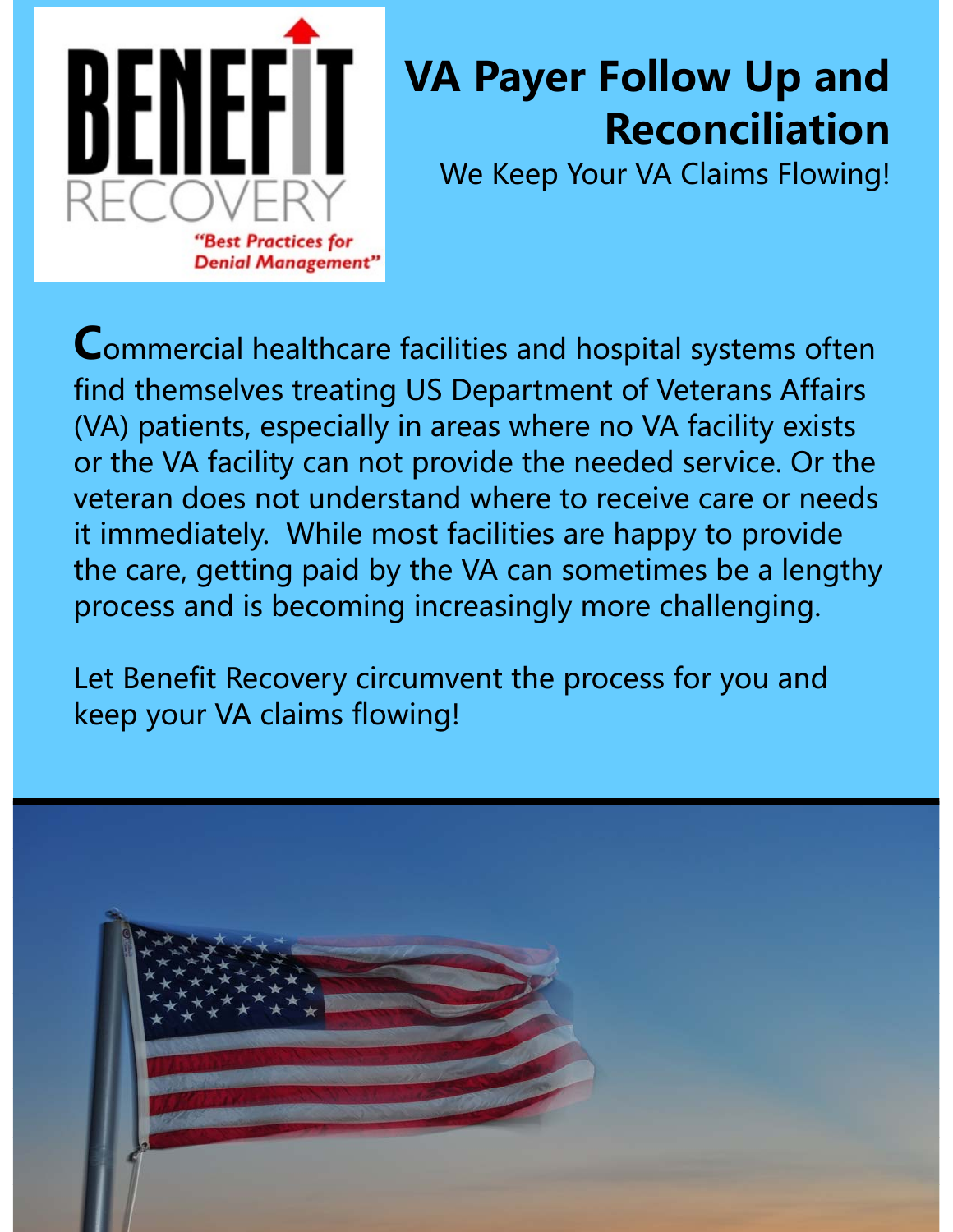Because VA billing procedures can be very complicated, the average hospital reimbursement wait has been known to be over two years or longer for VA claims to be resolved. These bills are typically fairly large, which means substantial uncollected revenue. Just the difficulty of maintaining the knowledge of policies/procedures, the complexity of the billing process, and not even being able to contact anyone at the VA, is cited as some of the challenges custodians of revenue cycle face.

# **Is your CBO experiencing?**

- A large amount of unpaid VA claims, aged past 180 days?
- Inefficient use of FTE time and resources applied to slow paying VA claims?
- Seeing an increase of VA accounts being "rolled over" to bad-debt?
- Struggling to determine the proper documentation and location to correspond?
- Constantly encountering VA denials, bogging down your appeals staff?
- Remaining compliant with constantly changing regulations and processes?
- Wishing your CBO could be more focused and concentrated on core competencies such as Medicare, Medicaid, and commercial claims, resulting in more revenue in those areas.

Benefit Recover has proven to be very helpful with this struggle!

# **We know this challenge is your frustration.**



Given VA claims complexity and a guarantee of continuing regulatory change, VA claims are a perfect candidate for outsourcing. Experience shows much of the VA payment process is manual and managed by humans who understandably make mistakes. Fixing errors with the VA when they occur is a difficult task at best. Believe us  $-$  it's not just a matter of asking the VA to cut a new check. Benefit Recovery knows how to ad-

dress the problems along with their many others, and **WE PERFORM**, even if it takes months of regular contact with the VA to ultimately succeed.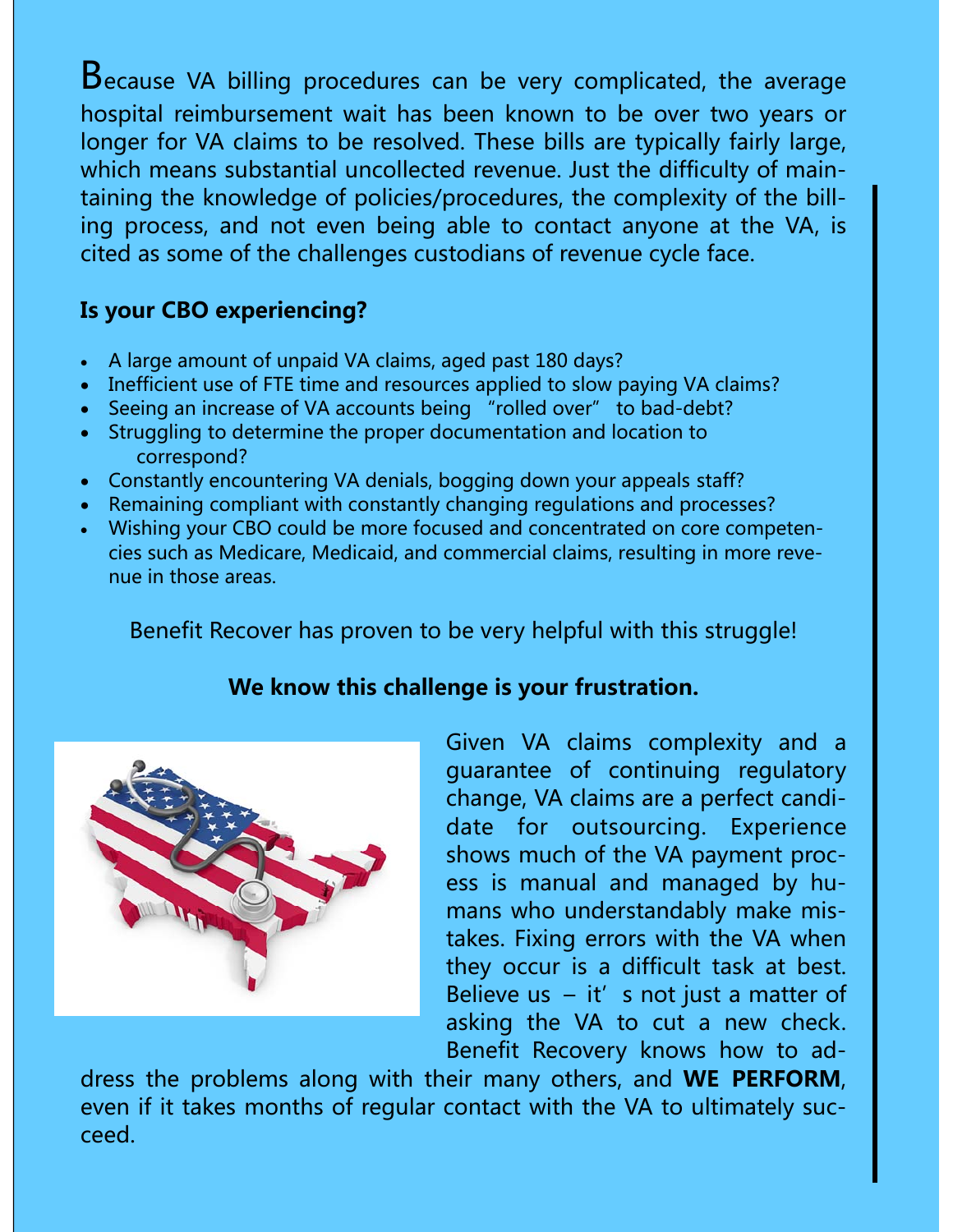**T**he US Department of Veterans Affairs (VA) also augments its healthcare resources by "purchasing" care from non-VA community providers. These are veterans that choose to visit your hospital (or they did not know otherwise to retain healthcare from an actual VA location). This necessitates a variety of overlapping programs that combine to create a complex environment in which community providers (local hospitals) must operate.In addition to the inherent complexity, there is constant, substantial uncertainty related to the future of the VA purchased care programs and how hospitals will be reimbursed in the future.

Benefit Recovery is the most trusted, relied on, VA community care claims service provider since 1992. In fact, many VA locations and military hospitals run our propriety software, ArmsPro, for their own follow up and denial workflow.



Our history and references will attest to a significant increase in overall VA

payments, effectively reducing days in AR by as much as 50% as it relates to VA payer claims. Benefit Recovery works VA claims with persistence and efficiency to get more VA claims paid, faster.

**What are some of the common, time consuming challenges you face? No prior authorization exists** - we are diligent to provide the evidence that it does **Medical records need to be sent/resent** – we provide and document confirmation to the right location/department **Patient has relocated** – we engage the responsible VA location

Recovering revenue for VA claims means you must work under a complex set of rules unique to the VA. Not to mention the VA's, often difficult to navigate, distinct denial and appeals process. At Benefit Recovery, we know when to call, who to call and exactly what their reps need to resolve the claim. Knowing where to properly file the claim initially, when, where, and how to send the required documentation, and who to talk to if something goes wrong, creates our successful results. You may find your less experienced CBO staff members tend to avoid VA claims in their queue and may just give up, move on to other easier accounts.

# **When your staff gives up, we do not!**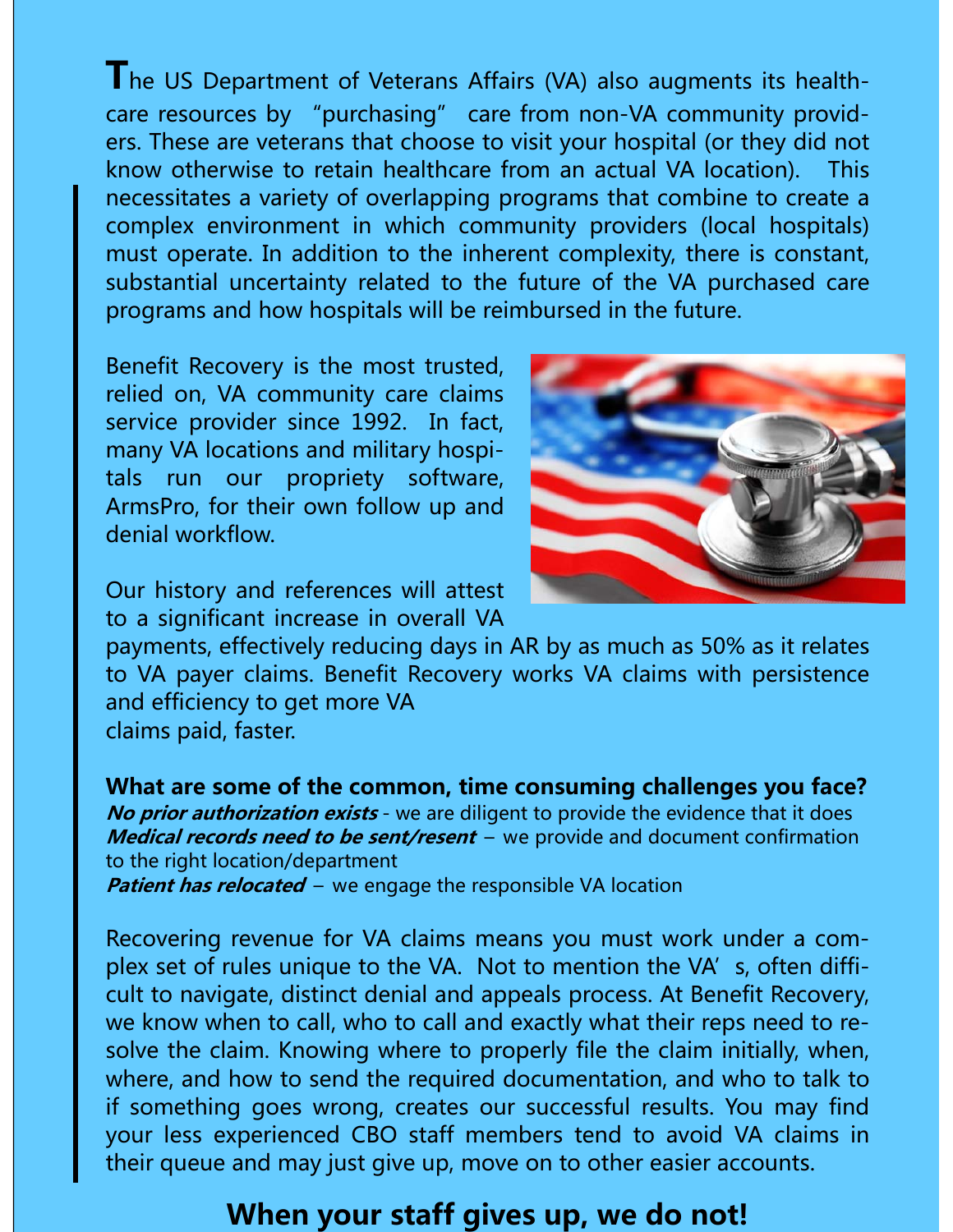In the constant effort to increase efficiencies, and lessen costs, providers continue to consolidate, desperate to retain highly skilled employees; all the while ensuring their talents and motivation are properly focused and relevant. Being that VA claims make up a small portion of a hospital's A/ R, it is not cost effective to develop, train, and maintain the necessary billing expertise needed for VA programs. Benefit Recovery retains a large, talented, dedicated team specializing in VA related claims. We partner with hospitals to manage these complicated cases successfully and obtain accurate payment as quickly as possible.

#### **The Benefit Recovery Advantage**

Know that Benefit Recovery sets itself apart from the competition by our years of experience with the VA to accurately and diligently work all claims from beginning to end, regardless of the ultimate source of payment or challenges along the way. Add complete, customizable, and transparent reporting that keeps you aware of our findings, you have a true partner in us.

#### **Get VA claims resolved faster**

Hospitals are constantly under pressure to keep their accounts receivable under control and well within KPI best practices. However, VA claims can reek havoc on that goal and take up to 200 days to even a year to pay or get resolved. Even when the claims are adjudicated, it could still take persistent follow up and months to actually get paid. If the hospital's policy is to write off a claim and is required to record it as a bad-debt, the account could be sent to the incorrect department, making for an even more lengthy time for resolution. Benefit Recovery works within a hospital's established processes and policies to customize a workflow that's the best fit for the health system based on industry's best practices.

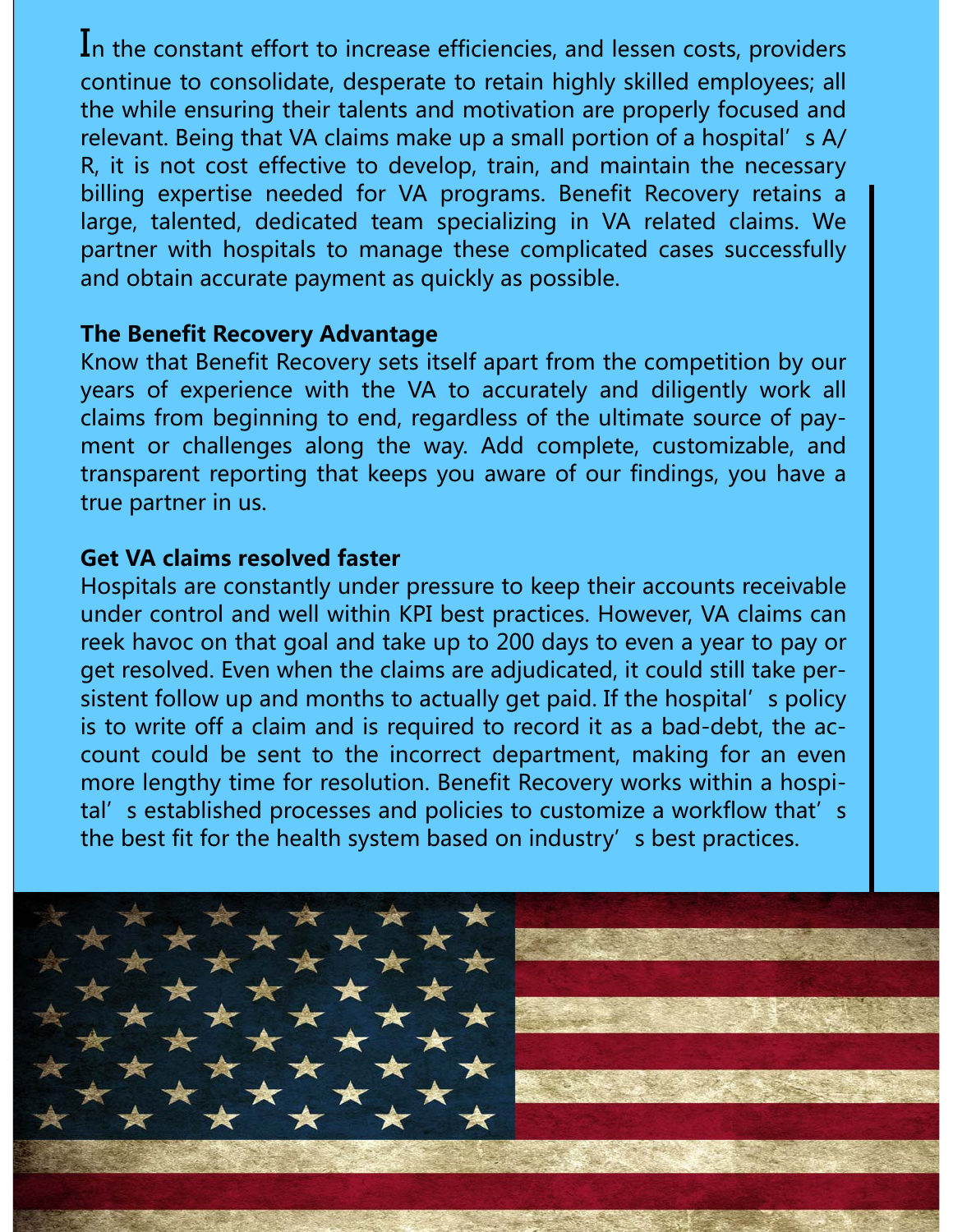**A**ssign Benefit Recovery the claim on the day of discharge and rest assured our team will verify claim receipt with the VA, diligently monitor its process, and when necessary, perform timely follow-up on every claim to expedite resolution. Our strategic process paves the way for VA claims to be adjudicated and be paid in the shortest time possible.



Best not to send your aging VA claims to just any general healthcare A/R recovery firm; it is proven their resources in obtaining reimbursement on VA claims is limited as best. Rather, send them to a specialized, hyper focused staff of experienced VA claims representatives.

#### **Have older VA A/R?**

Let Benefit Recovery clean up your old VA A/R, while stabilizing your current VA intake. Simply reactivate the claims and assign them to us. Collect on unclaimed revenue. No matter when you place the claim with us, we will diligently and effectively work the claims till resolution.

## **Our success is your success:**

Our contingency pricing model means you won't pay unless we are successful. Additionally, your bottom line will start to realize a return on investment when your business office staff now has the dedicated time to be more focused on other, faster paying government and commercial accounts, thus collecting more revenue.

As we work together and our partnership grows, we transfer our extensive knowledge of the VA's scheduling, authorization process and reimbursement with your front-end departments and can train for the backend process. This can reduce common, up front reasons for rejected claims that originate at the front end of your revenue cycle process, ultimately resulting in claims being paid faster.

## **Win - Win - Win**.

#### **Experience:**

Benefit Recovery partners with several large hospitals and health systems across the country. We are responsible for collecting on millions and millions of dollars of VA claims annually. Over the years, we've developed and retained the knowledge and relationships within the VA that are nec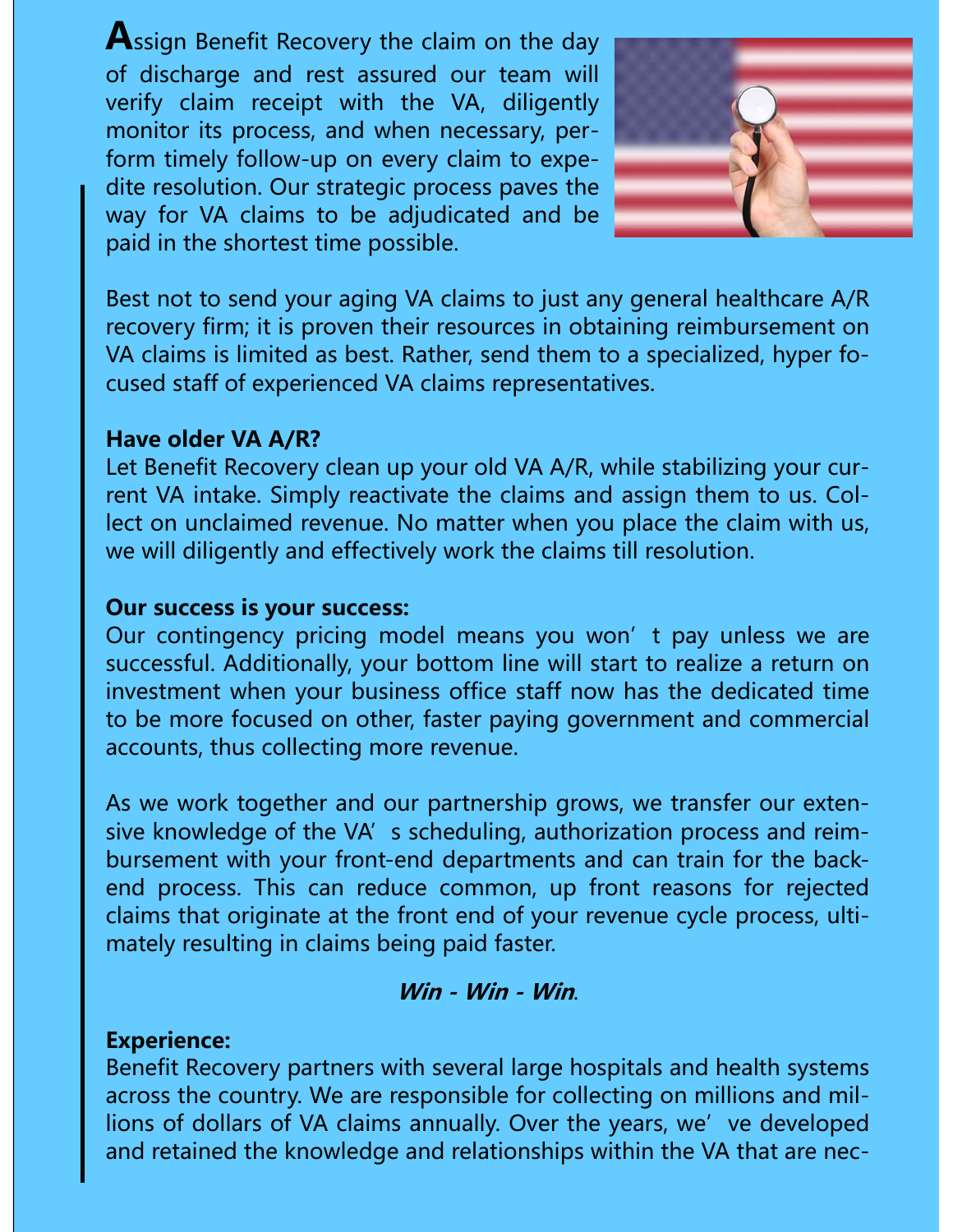essary to work these claims effectively. We' ve been doing this longer than any other vendor.

## **Our Technology**

The key to efficiency when working with disparate VA systems and proce-



dures is technology. Benefit Recovery has developed, and licenses, proprietary software and processes that focuses on the unique realities of dealing with the VA.

**Ask about our other complex claims services**  Although VA revenue recovery is our forte, Benefit Recovery offers other complex claims and RCM related services, allowing a hospital to centralize the management of multiple

types of A/R challenges with a single vendor. We pursue whichever payer is appropriate until all revenue is recovered.

## **Frequently Asked Questions**

Why should my organization take a hard look at this challenge? It has been found that, although most likely a small percentage of your hospital's total A/R, untouched, ignored, unpaid VA claims can amount to a significant dollar amount; reflecting poorly and negatively impacting your days in A/R. Giving Benefit Recovery an opportunity to pursue this portion of your A/R could result in discovering what was thought to be a significant amount of lost revenue. Not to mention monies saved through more effective use of FTE time.

## Are there any implementation fees for your service?

We did not have implementation fees or startup costs, and our success is billed on a contingency fee basis.

#### How fast can we implement your service?

Our processes, both technology and people, are well established and "on the ready" to service any sized volume of accounts.

## Is there a minimum volume?

There is no minimum or client size requirements; it is our pleasure to be of service to any sized hospital in need of help with this challenge.

## Can you help us, help you?

More often than not, our success comes from training, educating and consulting on